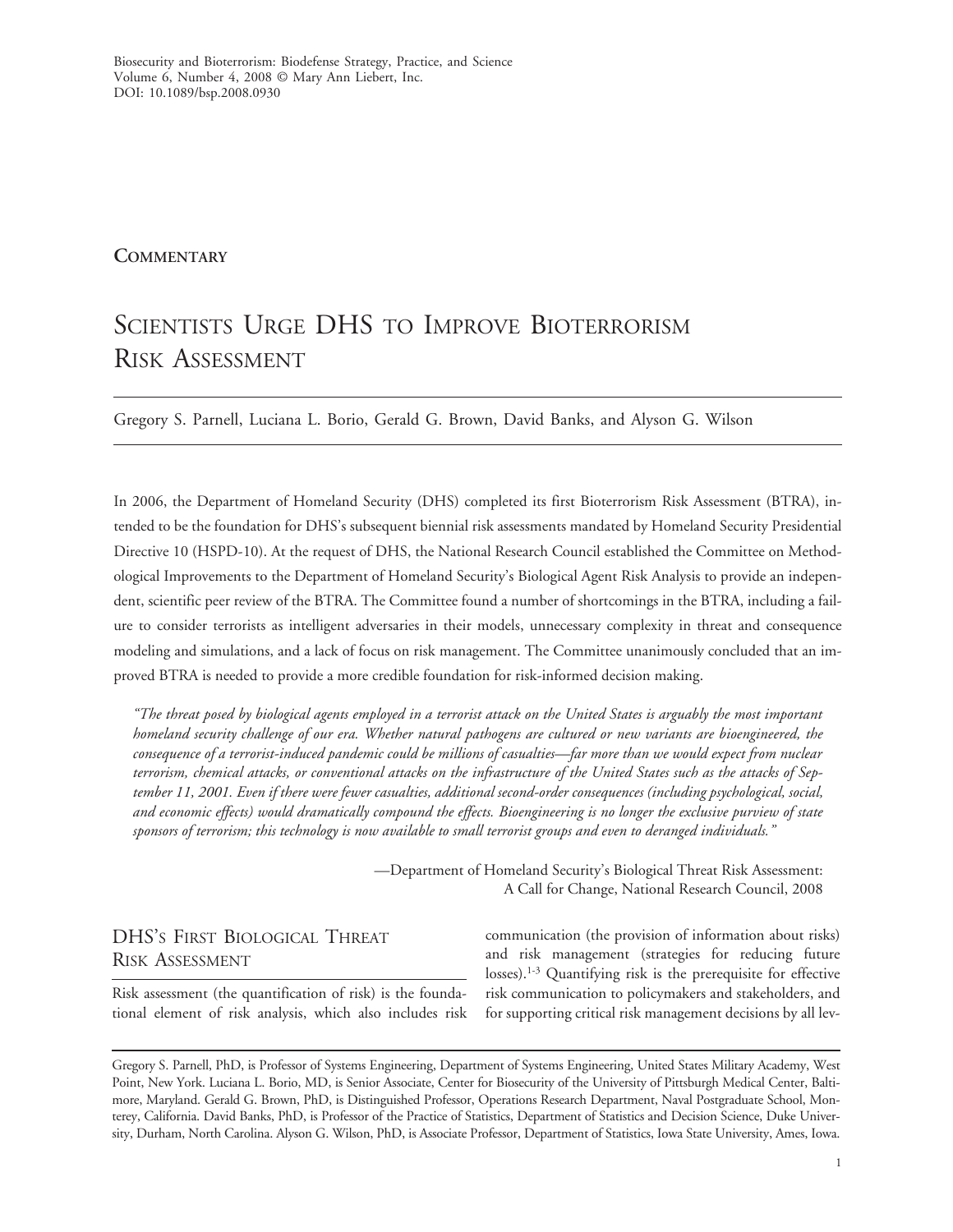| <b>Report Documentation Page</b>                                                                                                                                                                                                                                                                                                                                                                                                                                                                                                                                                                                                                                                                                                                                                                                                                                   |                             |                              |                                                   | Form Approved<br>OMB No. 0704-0188                 |                                                     |  |
|--------------------------------------------------------------------------------------------------------------------------------------------------------------------------------------------------------------------------------------------------------------------------------------------------------------------------------------------------------------------------------------------------------------------------------------------------------------------------------------------------------------------------------------------------------------------------------------------------------------------------------------------------------------------------------------------------------------------------------------------------------------------------------------------------------------------------------------------------------------------|-----------------------------|------------------------------|---------------------------------------------------|----------------------------------------------------|-----------------------------------------------------|--|
| Public reporting burden for the collection of information is estimated to average 1 hour per response, including the time for reviewing instructions, searching existing data sources, gathering and<br>maintaining the data needed, and completing and reviewing the collection of information. Send comments regarding this burden estimate or any other aspect of this collection of information,<br>including suggestions for reducing this burden, to Washington Headquarters Services, Directorate for Information Operations and Reports, 1215 Jefferson Davis Highway, Suite 1204, Arlington<br>VA 22202-4302. Respondents should be aware that notwithstanding any other provision of law, no person shall be subject to a penalty for failing to comply with a collection of information if it<br>does not display a currently valid OMB control number. |                             |                              |                                                   |                                                    |                                                     |  |
| <b>1. REPORT DATE</b><br>2008                                                                                                                                                                                                                                                                                                                                                                                                                                                                                                                                                                                                                                                                                                                                                                                                                                      |                             | 2. REPORT TYPE               |                                                   |                                                    | <b>3. DATES COVERED</b><br>00-00-2008 to 00-00-2008 |  |
| <b>4. TITLE AND SUBTITLE</b>                                                                                                                                                                                                                                                                                                                                                                                                                                                                                                                                                                                                                                                                                                                                                                                                                                       |                             |                              |                                                   | 5a. CONTRACT NUMBER                                |                                                     |  |
| <b>Scientists Urge DHS to Improve Bioterrorism Risk Assessment</b>                                                                                                                                                                                                                                                                                                                                                                                                                                                                                                                                                                                                                                                                                                                                                                                                 |                             |                              |                                                   | <b>5b. GRANT NUMBER</b>                            |                                                     |  |
|                                                                                                                                                                                                                                                                                                                                                                                                                                                                                                                                                                                                                                                                                                                                                                                                                                                                    |                             |                              |                                                   | 5c. PROGRAM ELEMENT NUMBER                         |                                                     |  |
| 6. AUTHOR(S)                                                                                                                                                                                                                                                                                                                                                                                                                                                                                                                                                                                                                                                                                                                                                                                                                                                       |                             |                              |                                                   | <b>5d. PROJECT NUMBER</b>                          |                                                     |  |
|                                                                                                                                                                                                                                                                                                                                                                                                                                                                                                                                                                                                                                                                                                                                                                                                                                                                    |                             |                              |                                                   | 5e. TASK NUMBER                                    |                                                     |  |
|                                                                                                                                                                                                                                                                                                                                                                                                                                                                                                                                                                                                                                                                                                                                                                                                                                                                    |                             |                              |                                                   | 5f. WORK UNIT NUMBER                               |                                                     |  |
| 7. PERFORMING ORGANIZATION NAME(S) AND ADDRESS(ES)<br><b>Naval Postgraduate School, Operations Research Department</b><br>,Monterey,CA,93943                                                                                                                                                                                                                                                                                                                                                                                                                                                                                                                                                                                                                                                                                                                       |                             |                              |                                                   | 8. PERFORMING ORGANIZATION<br><b>REPORT NUMBER</b> |                                                     |  |
| 9. SPONSORING/MONITORING AGENCY NAME(S) AND ADDRESS(ES)                                                                                                                                                                                                                                                                                                                                                                                                                                                                                                                                                                                                                                                                                                                                                                                                            |                             |                              |                                                   | 10. SPONSOR/MONITOR'S ACRONYM(S)                   |                                                     |  |
|                                                                                                                                                                                                                                                                                                                                                                                                                                                                                                                                                                                                                                                                                                                                                                                                                                                                    |                             |                              |                                                   | <b>11. SPONSOR/MONITOR'S REPORT</b><br>NUMBER(S)   |                                                     |  |
| <b>12. DISTRIBUTION/AVAILABILITY STATEMENT</b><br>Approved for public release; distribution unlimited                                                                                                                                                                                                                                                                                                                                                                                                                                                                                                                                                                                                                                                                                                                                                              |                             |                              |                                                   |                                                    |                                                     |  |
| <b>13. SUPPLEMENTARY NOTES</b>                                                                                                                                                                                                                                                                                                                                                                                                                                                                                                                                                                                                                                                                                                                                                                                                                                     |                             |                              |                                                   |                                                    |                                                     |  |
| 14. ABSTRACT                                                                                                                                                                                                                                                                                                                                                                                                                                                                                                                                                                                                                                                                                                                                                                                                                                                       |                             |                              |                                                   |                                                    |                                                     |  |
| <b>15. SUBJECT TERMS</b>                                                                                                                                                                                                                                                                                                                                                                                                                                                                                                                                                                                                                                                                                                                                                                                                                                           |                             |                              |                                                   |                                                    |                                                     |  |
| 16. SECURITY CLASSIFICATION OF:<br>17. LIMITATION OF                                                                                                                                                                                                                                                                                                                                                                                                                                                                                                                                                                                                                                                                                                                                                                                                               |                             |                              |                                                   | 18. NUMBER                                         | 19a. NAME OF                                        |  |
| a. REPORT<br>unclassified                                                                                                                                                                                                                                                                                                                                                                                                                                                                                                                                                                                                                                                                                                                                                                                                                                          | b. ABSTRACT<br>unclassified | c. THIS PAGE<br>unclassified | <b>ABSTRACT</b><br>Same as<br><b>Report (SAR)</b> | OF PAGES<br>4                                      | <b>RESPONSIBLE PERSON</b>                           |  |

**Standard Form 298 (Rev. 8-98)**<br>Prescribed by ANSI Std Z39-18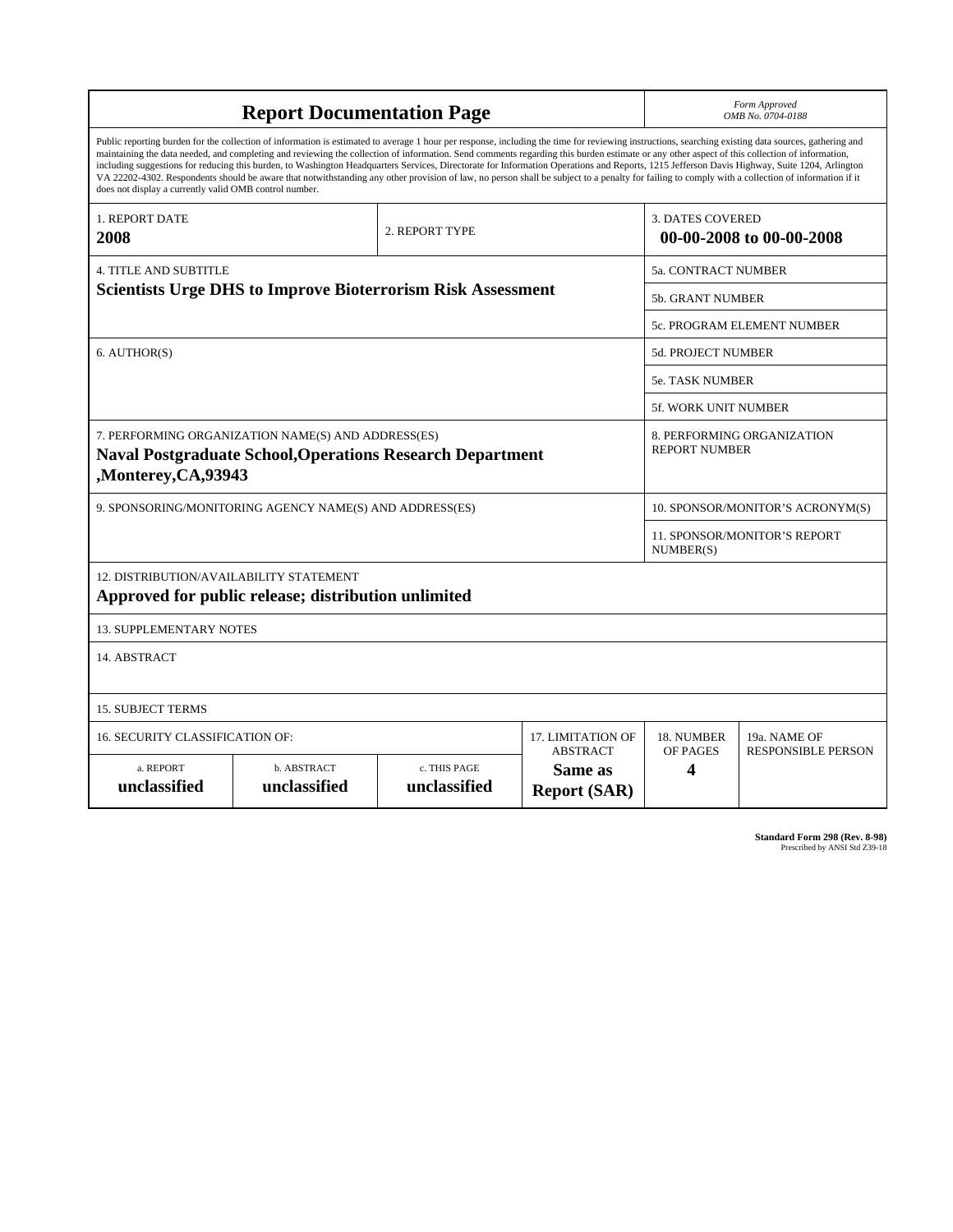els of government and the private sector. Because it is not possible to fully protect every target and community against every potential threat, we need to identify the greatest risks and take the most efficient steps to reduce them.

Homeland Security Presidential Directive 10 (HSPD-10): Biodefense for the 21st Century,<sup>4</sup> issued in April 2004, states that "[b]iological weapons in the possession of hostile states or terrorists pose unique and grave threats to the safety and security of the United States and our allies" and charges the Department of Homeland Security (DHS) with issuing biennial assessments of biological threats, to "guide prioritization of our on-going investments in biodefense-related research, development, planning, and preparedness."4 The subsequent Homeland Security Presidential Directive 18 (HSPD-18): Medical Countermeasures against Weapons of Mass Destruction<sup>5</sup> calls for an integrated risk assessment of all chemical, biological, radiological, and nuclear (CBRN) threats.

In 2006, DHS completed its first risk assessment and published *Bioterrorism Risk Assessment* (BTRA).6 The work was contracted to Battelle Memorial Institute in Columbus, Ohio. The BTRA report resulted from a complex federation of integrated computer-based models to estimate the risks associated with the intentional terrorist release of each of 27 natural pathogens<sup>7</sup> and one engineered agent (multidrug resistant *Bacillus anthracis*). The BTRA ranks each pathogen according to its level of risk, based on subjective event probabilities and their consequences. The subjective event probabilities were elicited from dozens of biological weapons experts. Event consequences were estimated from a number of different models and simulations. For example, to estimate the spread and health effects of infectious diseases, "susceptible, exposed, infected, and removed" (SEIR) mathematical models for the relevant diseases were employed (see Bailey<sup>8</sup> for a comprehensive treatment).

DHS promotes the BTRA of 2006 as an "end-to-end risk assessment of the bioterrorism threat," ranking various agents by their level of risk, to "assist and guide biodefense strategic planning."6 The intent of BTRA is that it could be used to identify vulnerabilities to particular agents or scenarios, or to prioritize federal investment in particular countermeasures. Moreover, the BTRA methodology is intended to be the foundation for future biennial risk assessments by DHS and perhaps to be applied to other areas such as chemical or nuclear terrorism, fulfilling DHS's obligations to HSPD-10 and HSPD-18.

### NRC COMMITTEE FINDS SERIOUS LIMITATIONS WITH DHS'S BTRA

At the request of DHS, the National Research Council established the Committee on Methodological Improvements to the Department of Homeland Security's Biological Agent Risk Analysis to provide an independent, scientific peer review of the BTRA. The Committee reviewed all of the details in the BTRA of 2006, interviewed its leaders and its implementers, held discussions with other experts who had not themselves participated in the BTRA, and received briefings from DHS on planned improvements to the subsequent BTRA of 2008. In accord with HSPD-10, the Committee reviewed not only the mathematical foundation of the BTRA, but also its potential utility to policymakers.

The NRC Committee's review was limited to the initial BTRA of 2006 because the Committee's deliberations ended before the BTRA of 2008 report was released. Although the updated BTRA of 2008 included a number of additions and refinements to the BTRA of 2006, none of the changes would alter the Committee's assessment of the BTRA methodology or render the Committee's findings irrelevant.

The Committee identified a number of fundamental problems with the BTRA, ranging from the use of unnecessarily complicated probability models, to simplistic assumptions regarding the manner in which terrorist behavior should be modeled.<sup>9</sup> The Committee also unanimously judged the BTRA unsuitable for risk management. In their final report, the Committee made detailed recommendations as to ways DHS could remediate the BTRA's many shortcomings.

## *DHS Failed to Adequately Model the Behavior of Terrorists as Intelligent Adversaries*

Fortunately, bioterrorism attacks have been so infrequent that we have limited data on which to draw. However, as 9/11 demonstrated, terrorists will certainly design their attacks to exploit our vulnerabilities and attempt to achieve consequences that will meet their objectives. Therefore, homeland security risk analysts must consider the potential decisions of terrorists as if they were intelligent adversaries.

However, the BTRA does not consider the range of possible attack strategies that an intelligent adversary might pursue. Instead, the BTRA uses an event tree, representing many hypothetical sequences of events, from the terrorist decision to initiate an attack to the consequences of the attack. It represents terrorist decisions by means of probabilities assessed by experts as they would assess the probability of a natural hazard (eg, an earthquake) or an engineered system failure (eg, a nuclear reactor). For example, in the BTRA experts assign subjective probabilities for terrorists selecting a target, selecting a pathogen, acquiring the pathogen, etc. Each of these events is associated with a very small probability. To assess the expected consequences of each scenario, the assigned small probability of each event must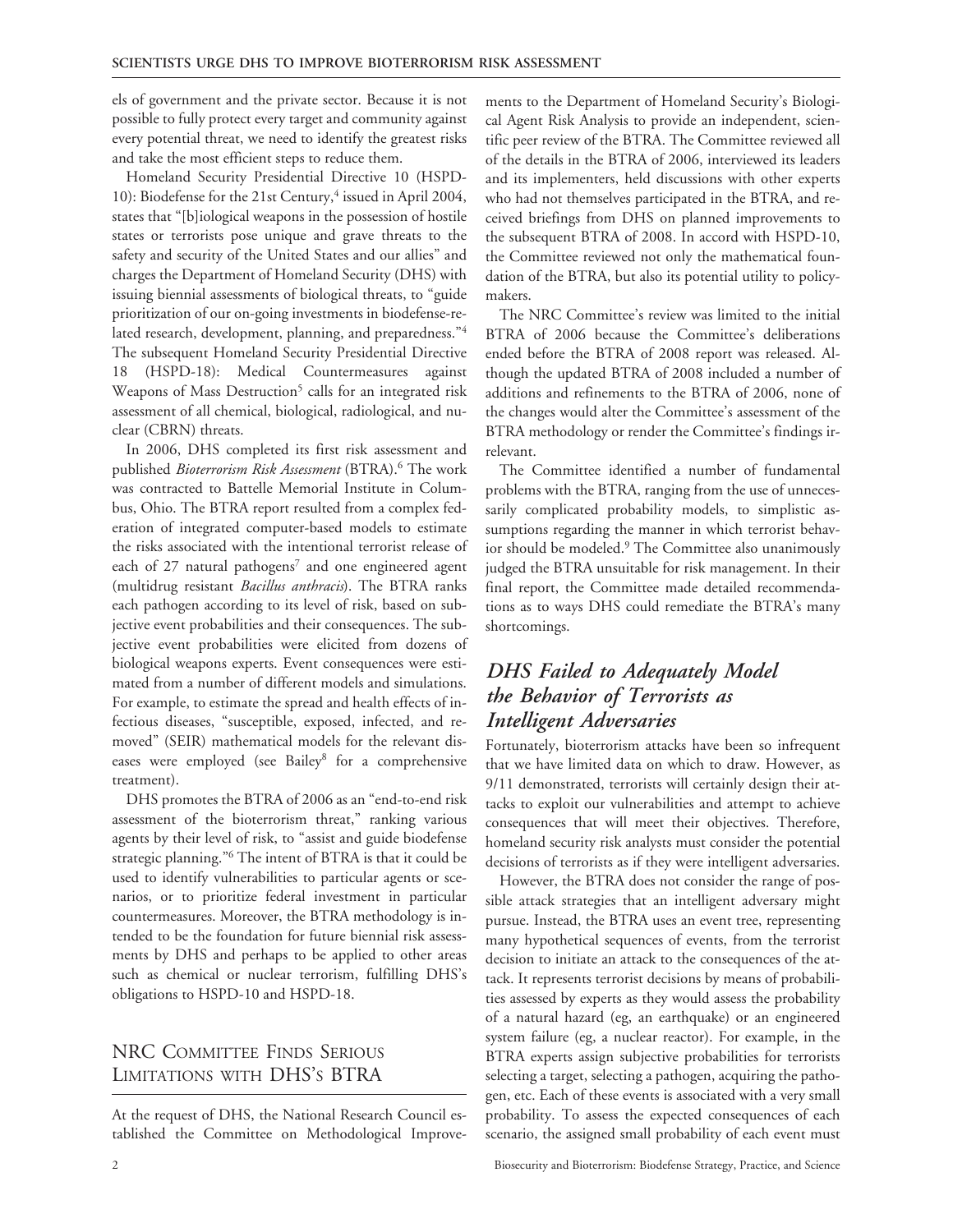be multiplied for every event in the scenario. This yields a small number, minimizing the true consequences of each threat.

An analogy to the events of 9/11 might be useful here. If the BTRA were to be used to characterize the threat of 9/11, experts would have assigned probabilities for Al-Qaeda to choose the World Trade Center towers as the target and planes as the weapon. These small probabilities, when multiplied by the number of deaths caused by such an attack, would have resulted in a very small number, and the risk of such attack would have been deemed insignificant. However, terrorists, our intelligent adversaries, did not assign probabilities to each of their choices. Terrorists are goal-oriented, resourceful adversaries, who will, given the constraints they perceive, select the best agent and target to achieve their objectives.

# *The Complexity of the DHS Consequence Models Is Not Supported by Existing Knowledge*

The Committee closely examined the assumptions and the mathematical details of the BTRA and found weaknesses in model conception and unnecessary complexity throughout, along with errors in enough of the underlying mathematics and statistics that the Committee was compelled to express significant concern.

Examples of unnecessary complexity include the large number of events in each tree and the overly elaborate algorithm with which outcome probabilities are calculated. Additionally, the SEIR models used to analyze the health consequences of various attack scenarios require input parameter values for which empirical data do not exist. Because the granularity of detail in the SEIR models cannot be supported by existing clinical and epidemiologic data for any pathogen on the BTRA list—not even *B. anthracis* many broad assumptions are required. This results in an illusion regarding the precision of the results when there is none.

# *BTRA Does Not Focus on Risk Management*

Risk assessment requires an estimate of the threat (based on the intentions and capabilities of adversaries) and the expected magnitude of consequences (eg, deaths, illnesses, and economic losses) given our vulnerabilities. Alone, complex biennial risk assessments, such as the BTRA, have no direct impact on risk reduction. In addition, the risk has to be communicated to the stakeholders and policymakers. In the end, only effective risk management strategies can reduce risk.

However, the current versions of the BTRA present significant barriers to stakeholders who should be using the BTRA for risk management. The tool's construction and assumptions are not transparent, the interface is not userfriendly, and the tool does not easily allow modeling of alternative scenarios and evaluation of various risk management strategies. Given the large number of homeland security stakeholders who influence the vulnerabilities and, as a result, the consequences of a biological attack, it is critically important that DHS revise its tool so that these stakeholders can assess the potential effects of their risk management strategies.

### THE CALL FOR CHANGE

The threat of bioterrorism is significant; various pathogens could cause unprecedented harm to the health and prosperity of Americans, and the technical barriers to launching effective biological attacks are not insuperable, even for small groups or individuals. Thus, the objectives of the BTRA are essential and laudable. But given the defects in the BTRA's underlying model and user interface, the Committee concluded that the current incarnation of the BTRA is inadequate, does not satisfy the intent of HSPD-10, and should not be used as the foundation for future biennial risk assessments or expanded to an integrated risk assessment of CBRN threats. The Committee unanimously believes that an improved BTRA is needed to provide a credible foundation for risk-informed decision making.

#### WHAT DHS SHOULD DO

A flawed probabilistic risk assessment tool is inadequate to communicate risk and to support risk management decisions. The risk of a bioterrorism attack requires the best efforts of our homeland security community. The authors believe that DHS should take 3 *near-term actions* to make the necessary changes to BTRA:

- **1. Form an** *independent* **senior technical review panel to advise the DHS risk analysis team leaders.** The DHS risk assessment is a critical challenge that requires expertise in many technical disciplines (including risk analysis, biology, epidemiology, statistics, operations research, social science, and economics) to develop credible and responsive risk assessment models. The senior review panel should guide the risk analysis team in the implementation of the required changes described in the NRC report and review the BTRA output. Further, this review panel should communicate to government leaders and stakeholders DHS's progress in revising the BTRA.
- **2. Obtain robust stakeholder input and feedback.** DHS must meaningfully engage with stakeholders and incor-